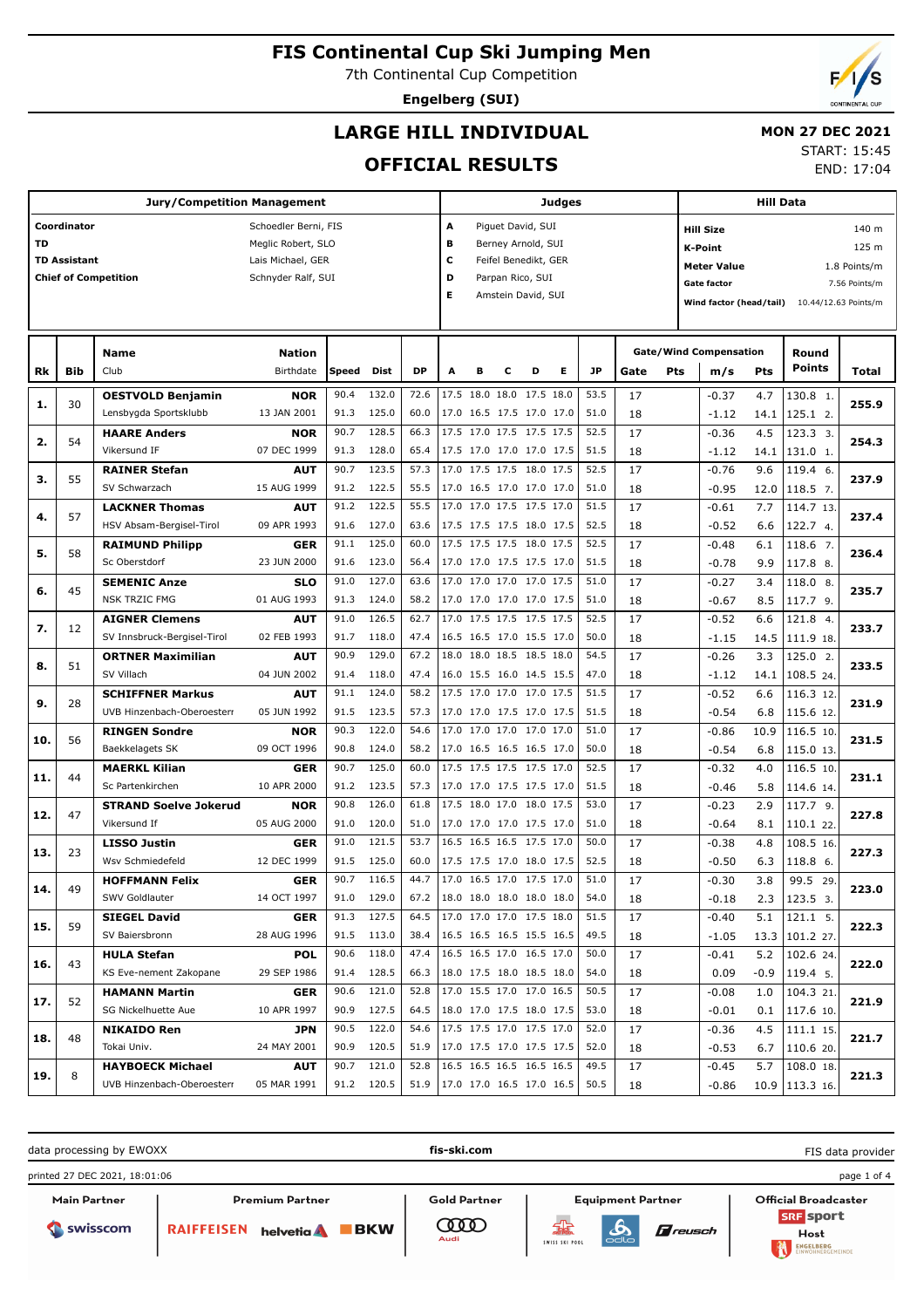7th Continental Cup Competition

**Engelberg (SUI)**

## **LARGE HILL INDIVIDUAL**

#### **MON 27 DEC 2021** START: 15:45

END: 17:04

### **OFFICIAL RESULTS**

|     |     | <b>Name</b>                 | <b>Nation</b> |        |             |           |                          |   |   |                          |   |           | <b>Gate/Wind Compensation</b> |     | Round   |            |               |       |
|-----|-----|-----------------------------|---------------|--------|-------------|-----------|--------------------------|---|---|--------------------------|---|-----------|-------------------------------|-----|---------|------------|---------------|-------|
| Rk  | Bib | Club                        | Birthdate     | lSpeed | <b>Dist</b> | <b>DP</b> | A                        | в | c | D                        | Е | <b>JP</b> | Gate                          | Pts | m/s     | <b>Pts</b> | <b>Points</b> | Total |
|     |     | <b>BOMBEK Jan</b>           | <b>SLO</b>    | 90.9   | 123.5       | 57.3      |                          |   |   | 17.0 17.0 16.5 17.0 17.0 |   | 51.0      | 17                            |     | $-0.24$ | 3.0        | 111.3 14.     |       |
| 20. | 31  | <b>SSK Velenie</b>          | 04 DEC 2001   | 91.5   | 121.5       | 53.7      |                          |   |   | 16.0 16.0 17.0 17.0 17.0 |   | 50.0      | 18                            |     | $-0.49$ | 6.2        | 109.9 23.     | 221.2 |
| 21. | 46  | <b>MEDWED Elias</b>         | <b>AUT</b>    | 90.9   | 121.0       | 52.8      |                          |   |   | 17.0 16.5 16.5 17.0 17.0 |   | 50.5      | 17                            |     | $-0.11$ | 1.4        | 104.7 20.     | 218.1 |
|     |     | Sv Innsbruck bergisel       | 12 JAN 2002   | 90.9   | 123.5       | 57.3      |                          |   |   | 17.0 17.0 17.0 17.0 17.0 |   | 51.0      | 18                            |     | $-0.40$ | 5.1        | 113.4 15.     |       |
| 22. | 41  | <b>KORNILOV Denis</b>       | <b>RUS</b>    | 90.8   | 120.0       | 51.0      |                          |   |   | 13.0 14.0 14.5 13.5 14.0 |   | 41.5      | 17                            |     | $-0.56$ | 7.1        | 99.6 28.      | 217.1 |
|     |     | Sdushor CSP N. Novgorod Di  | 17 AUG 1986   | 91.3   | 127.5       | 64.5      |                          |   |   | 16.5 15.5 17.0 17.5 16.0 |   | 49.5      | 18                            |     | $-0.28$ | 3.5        | 117.5 11.     |       |
| 23. | 36  | <b>NOUSIAINEN Eetu</b>      | <b>FIN</b>    | 90.7   | 119.5       | 50.1      |                          |   |   | 16.0 16.0 17.0 16.5 16.5 |   | 49.0      | 17                            |     | $-0.29$ | 3.7        | 102.8 23.     | 215.3 |
|     |     | Puijo Ski club              | 29 APR 1997   | 91.0   | 127.5       | 64.5      |                          |   |   | 17.0 17.5 17.5 18.0 17.5 |   | 52.5      | 18                            |     | 0.43    | $-4.5$     | 112.5 17.     |       |
| 24. | 34  | <b>ZNISZCZOL Aleksander</b> | <b>POL</b>    | 90.9   | 122.0       | 54.6      |                          |   |   | 16.5 16.0 17.0 17.0 17.0 |   | 50.5      | 17                            |     | 0.20    | $-2.1$     | 103.0 22.     | 213.7 |
|     |     | WSS Wisla                   | 08 MAR 1994   | 91.4   | 126.5       | 62.7      |                          |   |   | 17.5 17.5 18.0 18.0 17.5 |   | 53.0      | 18                            |     | 0.48    | $-5.0$     | 110.7 19.     |       |
| 25. | 29  | <b>KOT Maciej</b>           | <b>POL</b>    | 90.9   | 117.0       | 45.6      |                          |   |   | 16.5 16.5 17.0 16.5 16.5 |   | 49.5      | 17                            |     | $-0.55$ | 6.9        | 102.0 25.     | 212.6 |
|     |     | AZS Zakopane                | 09 JUN 1991   | 91.2   | 123.0       | 56.4      | 17.0 17.0 17.0 18.0 17.0 |   |   |                          |   | 51.0      | 18                            |     | $-0.25$ | 3.2        | 110.6 20.     |       |
| 26. | 53  | <b>MOGEL Zak</b>            | <b>SLO</b>    | 90.6   | 123.5       | 57.3      |                          |   |   | 16.0 16.0 17.0 17.0 16.5 |   | 49.5      | 17                            |     | $-0.01$ | 0.1        | 106.9 19.     | 211.8 |
|     |     | Ssk Ljubno BTC              | 02 MAR 2001   | 90.9   | 117.5       | 46.5      |                          |   |   | 16.0 16.0 15.5 16.5 16.5 |   | 48.5      | 18                            |     | $-0.78$ | 9.9        | 104.9 26.     |       |
| 27. | 50  | <b>BAER Moritz</b>          | <b>GER</b>    | 90.5   | 117.5       | 46.5      |                          |   |   | 16.5 16.5 17.0 17.5 16.5 |   | 50.0      | 17                            |     | $-0.29$ | 3.7        | 100.2 27.     | 208.4 |
|     |     | SF Gmund-Duernbach          | 16 MAY 1997   | 91.0   | 121.0       | 52.8      | 16.5 16.5 17.5 17.0 17.0 |   |   |                          |   | 50.5      | 18                            |     | $-0.39$ | 4.9        | 108.2 25.     |       |
| 28. | 9   | <b>JUROSZEK Kacper</b>      | <b>POL</b>    | 90.5   | 116.0       | 43.8      |                          |   |   | 16.5 16.5 16.5 16.5 16.5 |   | 49.5      | 17                            |     | $-0.66$ | 8.3        | 101.6 26.     | 202.7 |
|     |     | Wss Wisla                   | 05 JUN 2001   | 91.1   | 118.0       | 47.4      |                          |   |   | 16.5 16.5 17.0 16.5 17.0 |   | 50.0      | 18                            |     | $-0.29$ | 3.7        | 101.1 28.     |       |
| 29. | 42  | <b>SHIMIZU Reruhi</b>       | <b>JPN</b>    | 90.7   | 115.0       | 42.0      |                          |   |   | 16.0 16.5 17.0 17.0 16.5 |   | 50.0      | 17                            |     | $-0.55$ | 6.9        | 98.9<br>30.   | 197.9 |
|     |     | Megmilk Snow Brand Ski Tea  | 04 DEC 1993   | 91.3   | 118.5       | 48.3      |                          |   |   | 17.0 17.0 17.5 17.5 17.0 |   | 51.5      | 18                            |     | 0.08    | $-0.8$     | 99.0 29.      |       |
| 30. | 32  | <b>BAZHENOV Aleksandr</b>   | <b>RUS</b>    | 90.7   | 121.5       | 53.7      |                          |   |   | 17.0 16.5 17.0 17.0 17.0 |   | 51.0      | 17                            |     | $-0.28$ | 3.5        | 108.2 17.     | 194.9 |
|     |     | ZDUSHOR ZVS CSP             | 13 JUL 1995   | 90.8   | 109.0       | 31.2      | 16.0 15.5 16.0 15.5 16.0 |   |   |                          |   | 47.5      | 18                            |     | $-0.63$ | 8.0        | 86.7 30.      |       |

|     |    | Not qualified for final round                          |                           |      |       |      |                          |  |      |    |         |      |      |
|-----|----|--------------------------------------------------------|---------------------------|------|-------|------|--------------------------|--|------|----|---------|------|------|
| 31. | 15 | <b>KOZISEK Cestmir</b><br>LSK Lomnice nad Popelkou-DUI | <b>CZE</b><br>09 NOV 1991 | 90.7 | 116.0 | 43.8 | 16.5 16.5 16.5 16.5 16.5 |  | 49.5 | 17 | $-0.41$ | 5.2  | 98.5 |
|     |    | <b>BARTOL Tilen</b>                                    | <b>SLO</b>                |      |       |      |                          |  |      |    |         |      |      |
| 32. | 16 | SSK Sam Ihan                                           | 17 APR 1997               | 90.8 | 116.0 | 43.8 | 16.0 16.0 17.0 17.0 16.5 |  | 49.5 | 17 | $-0.37$ | 4.7  | 98.0 |
|     |    | <b>BUSKUM Andreas Granerud</b><br><b>NOR</b>           |                           |      |       |      |                          |  |      |    |         |      |      |
| 33. | 39 | Lensbygda                                              | 05 JUN 1996               | 90.4 | 116.5 | 44.7 | 16.5 16.0 16.5 16.5 16.0 |  | 49.0 | 17 | $-0.30$ | 3.8  | 97.5 |
|     |    | <b>WATANABE Rikuta</b>                                 | <b>JPN</b>                | 91.1 |       | 43.8 |                          |  |      |    |         |      |      |
| 34. | 35 | Tokyo Biso Kogyo Corporation                           | 09 JUL 1995               |      | 116.0 |      | 16.5 16.0 16.5 17.0 16.0 |  | 49.0 | 17 | $-0.14$ | 1.8  | 94.6 |
| 35. | 26 | <b>HABDAS Jan</b>                                      | <b>POL</b>                | 91.2 | 111.0 | 34.8 | 16.0 16.0 16.5 16.0 16.0 |  | 48.0 | 17 | $-0.84$ | 10.6 | 93.4 |
|     |    | Lks Klimczok bystra                                    | 02 DEC 2003               |      |       |      |                          |  |      |    |         |      |      |
| 36. | 27 | <b>SCHULER Andreas</b>                                 | <b>SUI</b>                | 91.0 | 112.0 | 36.6 | 15.5 15.5 16.5 15.5 16.0 |  | 47.0 | 17 | $-0.62$ | 7.8  | 91.4 |
|     |    | Einsiedeln                                             | 30 DEC 1995               |      |       |      |                          |  |      |    |         |      |      |
| 37. | 10 | <b>HAFNAR Mark</b>                                     | <b>SLO</b>                | 90.5 | 112.0 | 36.6 | 15.5 16.0 16.5 15.5 16.0 |  | 47.5 | 17 | $-0.45$ | 5.7  | 89.8 |
|     |    | Sk Triglav kranj                                       | 11 APR 2002               |      |       |      |                          |  |      |    |         |      |      |
| 38. | 24 | <b>FUJITA Shinnosuke</b>                               | <b>JPN</b>                | 90.4 | 109.5 | 32.1 | 16.0 16.0 16.5 16.0 16.0 |  | 48.0 | 17 | $-0.70$ | 8.8  | 88.9 |
|     |    | Tokai University                                       | 21 NOV 2000               |      |       |      |                          |  |      |    |         |      |      |
| 39. | 25 | <b>HEIKKINEN Kalle</b>                                 | <b>FIN</b>                | 90.4 | 109.0 | 31.2 | 15.5 16.0 16.5 16.0 16.0 |  | 48.0 | 17 | $-0.71$ | 9.0  | 88.2 |
|     |    | Kuusamon Era-veikot                                    | 16 SEP 1999               |      |       |      |                          |  |      |    |         |      |      |
| 40. | 33 | <b>POHJOLA Arttu</b>                                   | <b>FIN</b>                | 90.2 | 111.5 | 35.7 | 16.0 16.0 16.0 16.0 16.5 |  | 48.0 | 17 | $-0.20$ | 2.5  | 86.2 |
|     |    | Lahden Hiihtoseura                                     | 07 JUN 2001               |      |       |      |                          |  |      |    |         |      |      |
| 41. | 17 | <b>CONTAMINE Mathis</b>                                | <b>FRA</b>                | 90.2 | 108.5 | 30.3 | 16.0 16.0 16.0 16.5 16.5 |  | 48.5 | 17 | $-0.38$ | 4.8  | 83.6 |
|     |    | Courchevel                                             | 14 SEP 2001               |      |       |      |                          |  |      |    |         |      |      |

data processing by EWOXX **fis-ski.com** FIS data providerprinted 27 DEC 2021, 18:01:06 page 2 of 4 Main Partner Premium Partner **Gold Partner** Equipment Partner Official Broadcaster **SRF** sport **COOD** RAIFFEISEN helvetia BKW  $\pi$ reusch



 $\mathbf{A}$ SWISS SKI POOL

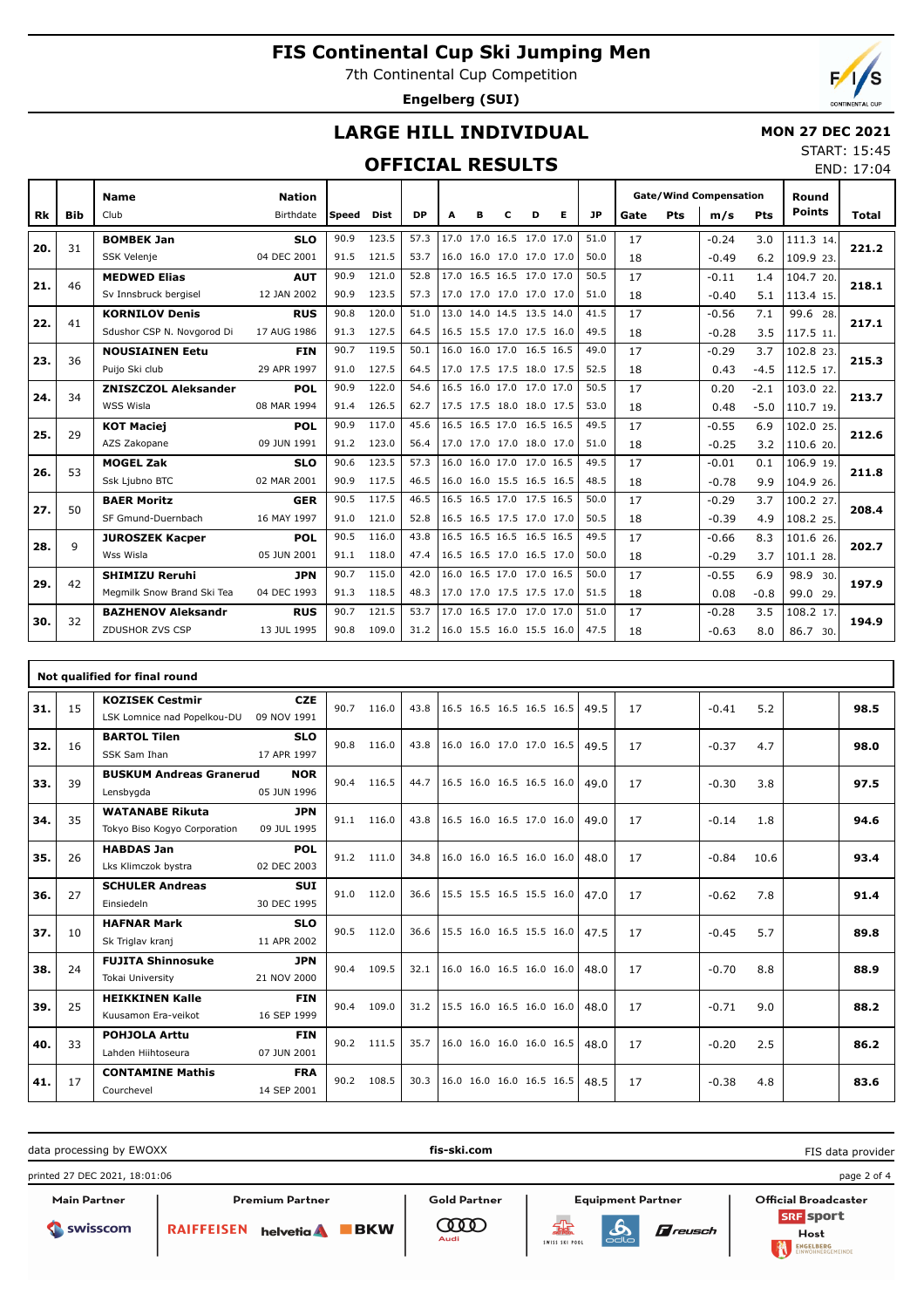7th Continental Cup Competition

**Engelberg (SUI)**

# Б

## **LARGE HILL INDIVIDUAL**

### **MON 27 DEC 2021**

### **OFFICIAL RESULTS**

START: 15:45 END: 17:04

|     |                | Name                          | <b>Nation</b> |            |            |           |                          |   |   |                          |   |           |      |            | <b>Gate/Wind Compensation</b> |            | Round         |       |
|-----|----------------|-------------------------------|---------------|------------|------------|-----------|--------------------------|---|---|--------------------------|---|-----------|------|------------|-------------------------------|------------|---------------|-------|
| Rk  | <b>Bib</b>     | Club                          | Birthdate     | Speed Dist |            | <b>DP</b> | A                        | в | c | D                        | Е | <b>JP</b> | Gate | <b>Pts</b> | m/s                           | <b>Pts</b> | <b>Points</b> | Total |
|     |                | <b>MURANKA Klemens</b>        | <b>POL</b>    |            |            |           |                          |   |   |                          |   |           |      |            |                               |            |               |       |
| 42. | 13             | TS Wisla Zakopane             | 31 AUG 1994   | 90.4       | 111.5      | 35.7      |                          |   |   | 15.0 14.5 14.5 14.5 14.5 |   | 43.5      | 17   |            | $-0.33$                       | 4.2        |               | 83.4  |
|     |                | <b>KOLOBOV Maksim</b>         | <b>RUS</b>    |            |            |           |                          |   |   |                          |   |           |      |            |                               |            |               |       |
| 43. | 19             | GAU SSHOR ZVS Sakhalin        | 10 APR 2002   | 90.4       | 108.0      | 29.4      |                          |   |   | 16.0 16.0 16.5 16.0 16.0 |   | 48.0      | 17   |            | $-0.34$                       | 4.3        |               | 81.7  |
|     |                | <b>MITROFAN Nicolae Sorin</b> | <b>ROU</b>    |            |            |           |                          |   |   |                          |   |           |      |            |                               |            |               |       |
| 44. | 37             | CS OLIMPIC CETATE RASNOV      | 26 MAR 1999   |            | 90.5 107.0 | 27.6      | 15.5 15.5 16.0 15.5 15.5 |   |   |                          |   | 46.5      | 17   |            | $-0.23$                       | 2.9        |               | 77.0  |
|     |                |                               | <b>SUI</b>    |            |            |           |                          |   |   |                          |   |           |      |            |                               |            |               |       |
| 45. | 3              | <b>NIEDERBERGER Lean</b>      |               | 90.3       | 103.5      | 21.3      |                          |   |   | 16.0 15.5 16.5 16.0 16.0 |   | 48.0      | 17   |            | $-0.55$                       | 6.9        |               | 76.2  |
|     |                | Bannalp-Wolfenschiessen       | 08 JAN 2003   |            |            |           |                          |   |   |                          |   |           |      |            |                               |            |               |       |
| 46. | 21             | <b>HOLIK Frantisek</b>        | <b>CZE</b>    |            | 90.1 105.5 | 24.9      | 15.5 15.5 16.0 16.0 16.0 |   |   |                          |   | 47.5      | 17   |            | $-0.25$                       | 3.2        |               | 75.6  |
|     |                | LSK Lomnice nad Popelkou-Dul  | 23 OCT 1998   |            |            |           |                          |   |   |                          |   |           |      |            |                               |            |               |       |
| 47. | 38             | <b>RYDL Radek</b>             | <b>CZE</b>    | 90.7       | 104.0      | 22.2      | 15.5 16.0 15.5 15.0 16.0 |   |   |                          |   | 47.0      | 17   |            | $-0.30$                       | 3.8        |               | 73.0  |
|     |                | TJ Dukla Liberec              | 15 JUL 2001   |            |            |           |                          |   |   |                          |   |           |      |            |                               |            |               |       |
| 48. | 40             | <b>HAUSWIRTH Sandro</b>       | <b>SUI</b>    | 90.8       | 101.5      | 17.7      | 15.5 16.0 15.5 16.0 16.0 |   |   |                          |   | 47.5      | 17   |            | $-0.35$                       | 4.4        |               | 69.6  |
|     |                | Gstaad                        | 29 AUG 2000   |            |            |           |                          |   |   |                          |   |           |      |            |                               |            |               |       |
| 49. | 14             | <b>HOLUB Benedikt</b>         | <b>CZE</b>    | 90.4       | 102.5      | 19.5      | 15.5 15.0 16.0 15.5 16.0 |   |   |                          |   | 47.0      | 17   |            | $-0.22$                       | 2.8        |               | 69.3  |
|     |                | TJ Dukla Frenstat pod Radhost | 02 OCT 2000   |            |            |           |                          |   |   |                          |   |           |      |            |                               |            |               |       |
| 50. | 20             | <b>MAKSIMOCHKIN Mikhail</b>   | <b>RUS</b>    | 90.2       | 100.0      | 15.0      |                          |   |   | 15.5 15.5 16.0 15.5 15.5 |   | 46.5      | 17   |            | $-0.21$                       | 2.7        |               | 64.2  |
|     |                | Sdushor CSP N. Novgorod Dina  | 29 AUG 1993   |            |            |           |                          |   |   |                          |   |           |      |            |                               |            |               |       |
| 51. | 22             | <b>IMHOF Remo</b>             | <b>SUI</b>    | 90.3       | 99.0       | 13.2      | 15.5 16.0 15.5 16.0 15.5 |   |   |                          |   | 47.0      | 17   |            | $-0.18$                       | 2.3        |               | 62.5  |
|     |                | Einsiedeln                    | 19 NOV 2003   |            |            |           |                          |   |   |                          |   |           |      |            |                               |            |               |       |
| 51. | 2              | <b>KINDLIMANN Lars</b>        | <b>SUI</b>    | 90.3       | 96.0       | 7.8       |                          |   |   | 16.0 15.5 16.0 16.0 16.0 |   | 48.0      | 17   |            | $-0.53$                       | 6.7        |               | 62.5  |
|     |                | Am Bachtel wald               | 28 NOV 2000   |            |            |           |                          |   |   |                          |   |           |      |            |                               |            |               |       |
| 53. | 11             | <b>WASSER Yanick</b>          | <b>SUI</b>    | 90.8       | 97.5       | 10.5      |                          |   |   | 15.0 15.0 16.0 15.0 16.0 |   | 46.0      | 17   |            | $-0.47$                       | 5.9        |               | 62.4  |
|     |                | Einsiedeln                    | 27 MAY 2004   |            |            |           |                          |   |   |                          |   |           |      |            |                               |            |               |       |
| 54. | $\overline{4}$ | <b>JOJKO Arkadiusz</b>        | <b>POL</b>    | 90.3       | 98.0       | 11.4      | 15.0 15.5 16.0 14.5 15.5 |   |   |                          |   | 46.0      | 17   |            | $-0.38$                       | 4.8        |               | 62.2  |
|     |                | Wss Wisla                     | 30 AUG 2002   |            |            |           |                          |   |   |                          |   |           |      |            |                               |            |               |       |
| 55. | 5              | <b>VIDIC Matija</b>           | <b>SLO</b>    | 90.1       | 100.5      | 15.9      | 14.5 13.5 14.5 13.5 13.5 |   |   |                          |   | 41.5      | 17   |            | $-0.34$                       | 4.3        |               | 61.7  |
|     |                | <b>SSK Ilirija</b>            | 30 AUG 2000   |            |            |           |                          |   |   |                          |   |           |      |            |                               |            |               |       |
| 56. | $\mathbf{1}$   | <b>LACROIX Olan</b>           | <b>SUI</b>    | 90.5       | 97.0       | 9.6       |                          |   |   | 15.5 16.0 16.0 15.5 15.5 |   | 47.0      | 17   |            | $-0.32$                       | 4.0        |               | 60.6  |
|     |                | Les Diablerets                | 21 MAR 2001   |            |            |           |                          |   |   |                          |   |           |      |            |                               |            |               |       |
| 57. | 6              | <b>CAMPREGHER Andrea</b>      | <b>ITA</b>    | 90.2       | 94.5       | 5.1       |                          |   |   | 15.0 15.5 15.5 15.5 15.5 |   | 46.5      | 17   |            | $-0.49$                       | 6.2        |               | 57.8  |
|     |                | BACHMANN SPORT COLLEGE S      | 20 JUN 2001   |            |            |           |                          |   |   |                          |   |           |      |            |                               |            |               |       |
| 58. | 18             | <b>BATBY Alessandro</b>       | <b>FRA</b>    | 90.5       | 97.0       | 9.6       |                          |   |   | 15.5 15.0 15.0 14.5 15.0 |   | 45.0      | 17   |            | $-0.18$                       | 2.3        |               | 56.9  |
|     |                | C.S courchevel                | 20 NOV 2001   |            |            |           |                          |   |   |                          |   |           |      |            |                               |            |               |       |
| 59. | $\overline{7}$ | <b>CHERVET Jules</b>          | <b>FRA</b>    | 90.1       | 89.0       | $-4.8$    | 15.5 15.5 15.0 14.5 15.0 |   |   |                          |   | 45.5      | 17   |            | $-0.58$                       | 7.3        |               | 48.0  |
|     |                | <b>CS CHAMONIX</b>            | 31 DEC 2003   |            |            |           |                          |   |   |                          |   |           |      |            |                               |            |               |       |

| <b>Weather Information</b> |          |      |                                 |                 |         |              |      |  |  |  |  |
|----------------------------|----------|------|---------------------------------|-----------------|---------|--------------|------|--|--|--|--|
|                            |          | Snow | Air                             | <b>Humidity</b> |         | Wind $[m/s]$ |      |  |  |  |  |
|                            | Weather  | [°C] | $\mathsf{I}^\circ \mathsf{C}$ ] | [%]             | Min     | Avg          | Max  |  |  |  |  |
| 1st round                  | overcast | -6   |                                 | 84              | $-0.86$ | $-0.38$      | 0.20 |  |  |  |  |
| 2nd round                  | overcast | -6   |                                 | 86              | $-1.15$ | $-0.50$      | 0.48 |  |  |  |  |

| data processing by EWOXX        |                                                             | fis-ski.com                             |                                                                                 | FIS data provider                                                    |
|---------------------------------|-------------------------------------------------------------|-----------------------------------------|---------------------------------------------------------------------------------|----------------------------------------------------------------------|
| printed 27 DEC 2021, 18:01:06   |                                                             |                                         |                                                                                 | page 3 of 4                                                          |
| <b>Main Partner</b><br>Swisscom | <b>Premium Partner</b><br><b>BKW</b><br>RAIFFEISEN helvetia | <b>Gold Partner</b><br>$\infty$<br>Audi | <b>Equipment Partner</b><br>꿃<br><b>A</b> reusch<br>∞<br>odlo<br>SWISS SKI POOL | <b>Official Broadcaster</b><br><b>SRF</b> sport<br>Host<br>ENGELBERG |